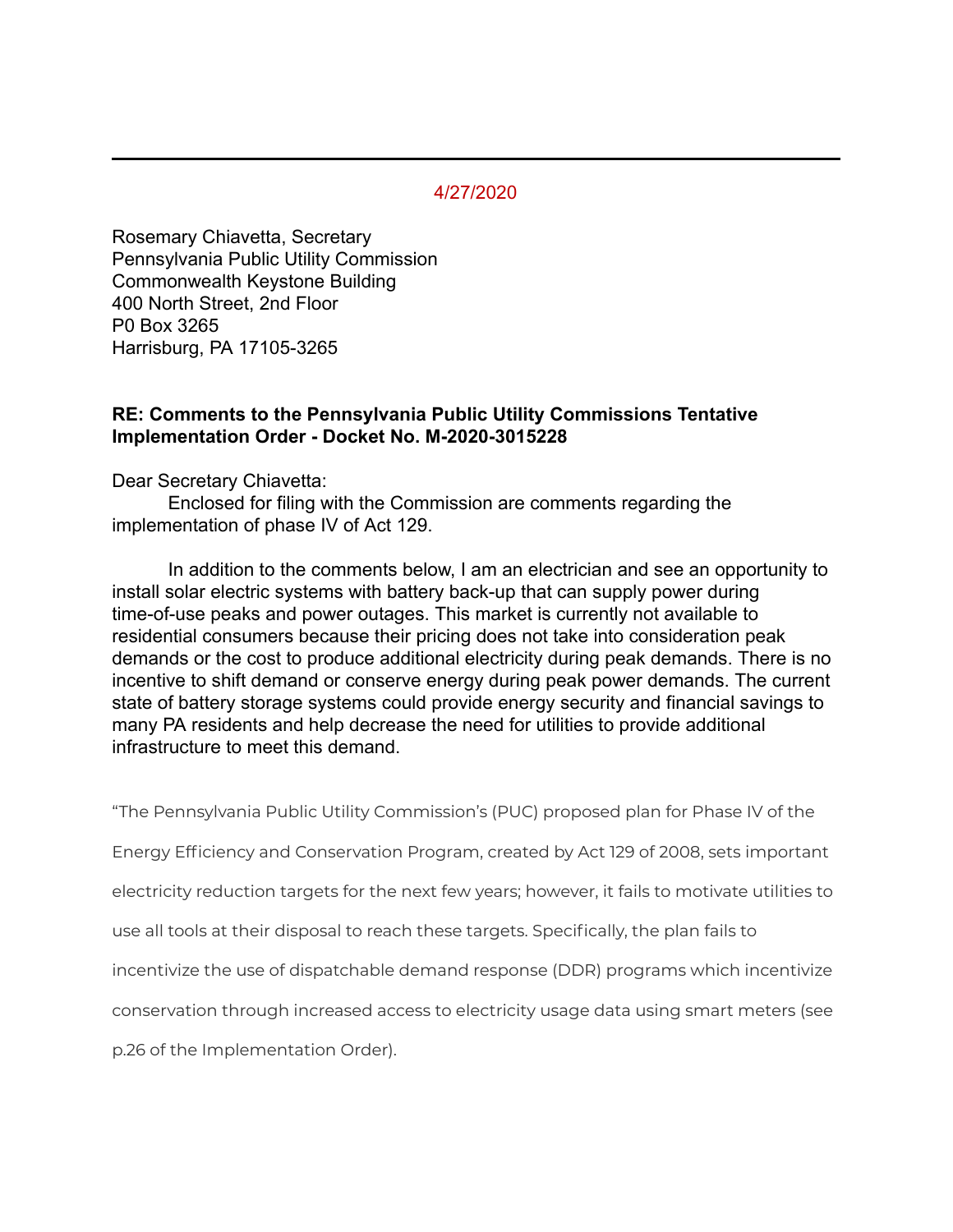Given that energy demand changes throughout the day, demand response programs look to strategically move some of the demand or load on the electricity grid to the periods where demand is low. For example, customers might run their dishwashers during the day rather than right after dinner. Reducing peak demand is key to ensuring that older, dirtier, reserve power plants don't need to come back online during periods of high demand. Additionally, reducing periods of high demand can help to reduce stress on aging grid infrastructure and prevent blackouts.

While the DDR study commissioned by the PUC didn't show solid benefits across the board, the commission should be encouraging utilities to pursue these programs seriously. This is especially important given the roll out of customer-funded smart meters, which facilitate demand response programs yet are not being sufficiently used by utilities. As noted by the PUC, "higher incentive levels produce increased estimates of participation and peak demand reduction." (pp. 29 of the Implementation Order)

By the end of 2023, all customer's of Pennsylvania's 7 largest electricity distribution systems will be required to have functioning smart meters and will be charged a monthly fee. In order for smart meters to create savings for consumers beyond their costs, utilities and customers must have the latest information about electricity usage and be given clear incentives for reducing electricity consumption during periods of high demand.

To that end, I urge Pennsylvania electric utilities to further commit to "Time of Use" pricing where residents can pay less for electricity during times of low demand. This